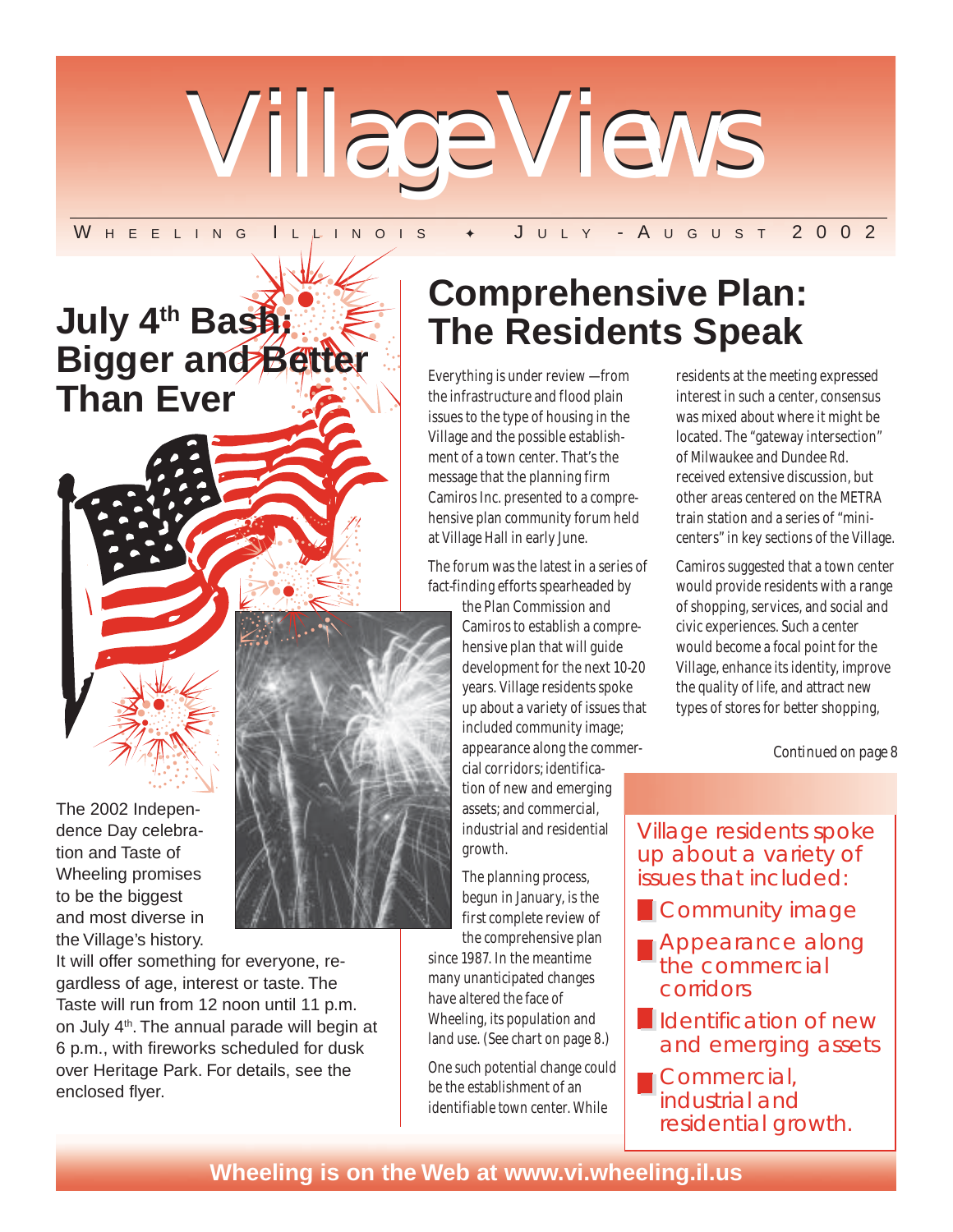### *Village Views* **JULY-AUGUST 2002 PAGE 2**

## Dan Ozanich Promoted to Director of Community Development

The Village of Wheeling has filled a top department vacancy by appointing Daniel J. Ozanich as director of



community development. He had been acting director since November 2001.

Ozanich, who has been with the Village since 1988, will be responsible for department functions that include building inspection, planning, permits, property maintenance, plan review, zoning, code compliance, and appearance issues. He will oversee a staff of 16. Previously,

he was building director, a position he assumed in 1998.

"The Community Development Director supervises the work of staff members who help assure the long-range planning process, effective project development and building safety throughout the Village," said Acting Village Manager Jim Grabowski. "Dan Ozanich brings a broad range of experience to the position. His familiarity with the Village ensures an orderly transition and a commitment to Wheeling's future."

Ozanich, a 1977 graduate of the University of Illinois, Chicago, is a licensed architect. Prior to joining the Village of Wheeling, he had extensive experience in private-sector enterprises that included manufacturing, construction, engineering and architectural design.

# **Public Works Lauded for Diversion Channel Work**

The Chicago chapter of the American Public Works Association (APWA) has conferred its Award of Excellence on the Wheeling Public Works Department for work on the recently completed William

Rogers Memorial Diversion Channel.

The association based the award on three criteria: goals met, the success of construction activities, and the "excellent safety record attained by the contractor, Earth Werks."

The award pointed to the project's "innovative design" for such features as its unique structural elements to address the complex hydrologic features of the channel and use of low-pressure earth-moving equipment to protect the wetland soil substrate.

The organization also said that construction of the channel was achieved "under very constrained

## **Finance Association Recognizes Village**

The Government Finance Officers Association of the United States and Canada (GFOA) has awarded its Certificate of Achievement for Excellence in Financial Reporting to the Village of Wheeling.

The association pointed to the Village's Comprehensive Annual Financial Report (CAFR) as meeting the "high standards of the program, including demonstrating a constructive 'spirit of full financial disclosure' to clearly communicate its financial story." GFOA said Wheeling's approach helps "motivate potential users and user groups to read the CAFR."

The GFOA Certificate of Achievement is the highest recognition in government accounting and financial reporting. This is the 22<sup>nd</sup> year Wheeling has received the award. GFOA is a nonprofit professional association serving about 14,000 government finance professionals.



right-of-way limits." The construction scheduling allowed the Swaminarayan Hindu temple access to their facility so their activities weren't disrupted.

The 7,300-foot channel was designed to divert 800 cu. ft./sec. of flood waters from Buffalo Creek to the Des Plaines river, maintain the low-flow hydrological characteristics of Buffalo Creek, and create additional wetlands. The channel will siphon water from the Buffalo Grove-Wheeling drainage ditch during excessive rainfall events that usually occur only once in 10 years.

Public Works Director Guy Kolberg, Village Engineer Rick Glenz, Engineering Assistant Tony Stavros and retired Public Works Director Bob Gray accepted the award on behalf of the Village of Wheeling.

The consulting engineering firm Crawford, Murphy and Tilly, which oversaw design and provided construction supervision, plans to submit the project for recognition in the APWA's national awards competition.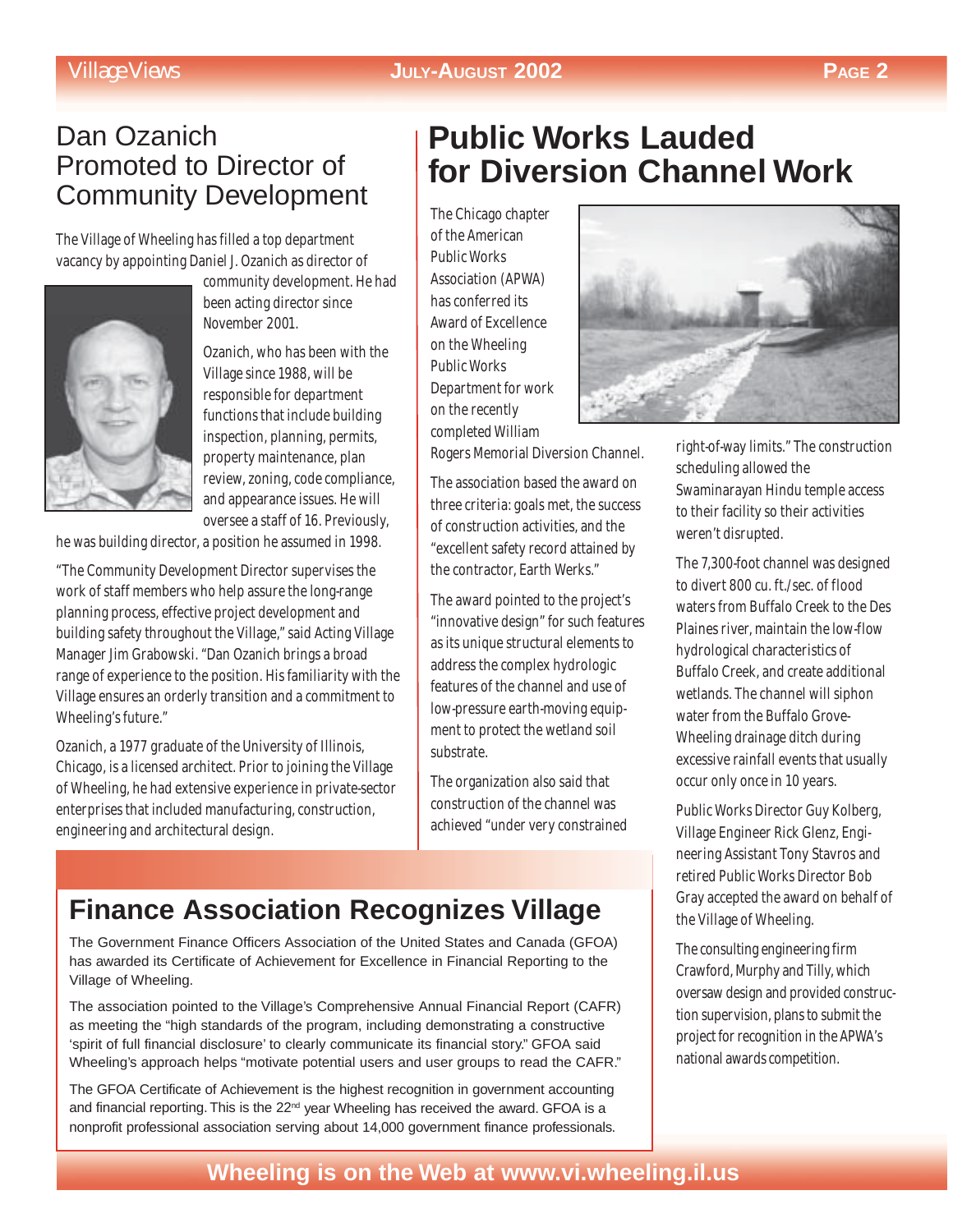### **PAGE 3 JULY-AUGUST 2002** *Village Views*

# **Public Works Department to Reorganize**

The Wheeling Public Works Department is moving to streamline its operation with the addition of three engineers, a replacement Capital Projects Manager, and expanded computer capabilities.

The reorganization, according to Public Works Director Guy Kolberg, will greatly speed the planning and execution of such projects as water main replacement, streetlight installation and the inspection of both public and private improvements. In the process, Kolberg anticipates the Village will save hundreds of thousands of dollars in fees now paid annually to outside consulting firms.

"We need to have instant snapshots of the Village infrastructure," Kolberg said. "We will gain that capability once maps of streets, storm and sanitary sewers and water mains have been computerized."

Hiring three engineers familiar with computer-aided-design concepts and software will facilitate the effort to convert paper records to electronic form. Kolberg pointed to the bottlenecks created when such agencies as Illinois Department of Transportation supply the department with plans on computer disks and files. Those files currently can be processed only after they are printed on paper.

"We can't edit the plans without extensive hand work that slows our efforts and costs money," Kolberg said. "Skilled, qualified people, who are currently underemployed, unhappily employed or unemployed,

will help us modernize that approach and deliver essential 21<sup>st</sup> century services."

Kolberg hopes to have the new personnel on board in the next few weeks, in time to support the planning process for the 2003 construction season.

Qualified engineers interested in applying for the new and open positions may obtain an application form by calling the Public Works Department at 847-459-2624.

# **Guy Kolberg Appointed Public Works Director**

The Village of Wheeling has named Guy W. Kolberg as its new Director of Public Works. He had been Acting Public Works Director since November 2001.

Kolberg, 45, previously was Capital Projects Manager. In that position he managed such projects as the Buffalo Creek/Wheeling ditch diversion channel, the Village's water main replacement program, the street light improvement program, and the annual pavement improvement program.

"The work of the Public Works Department touches more residents on a day-to-day basis than any other department everything from maintaining the water system and other infrastructure to plowing roads and beautifying the Village," said Acting Village Manager Jim Grabowski. "Guy Kolberg will continue the tradition of being attentive to community needs that has come to typify public works' services."

"We need to have instant snapshots of the Village infrastructure. We will gain that capability once maps of streets, storm and sanitary sewers, and

water mains have been computerized."



The Wheeling Public Works Department is comprised of six divisions operated by 57 employees: Administration, Engineering, Building and Fleet Maintenance, Streets, Sewer and Water Divisions.

Before joining the Wheeling Public Works Department two years ago, Kolberg was assistant city engineer for the City of Sun Prairie, WI.

A registered professional engineer, Kolberg holds a master's degree in project management from Keller Graduate School of Management and a master's degree in public administration awarded by Governor's State University. He also has an undergraduate degree in engineering technology.

Married and the father of two children, Kolberg replaced Robert Gray, who retired last fall.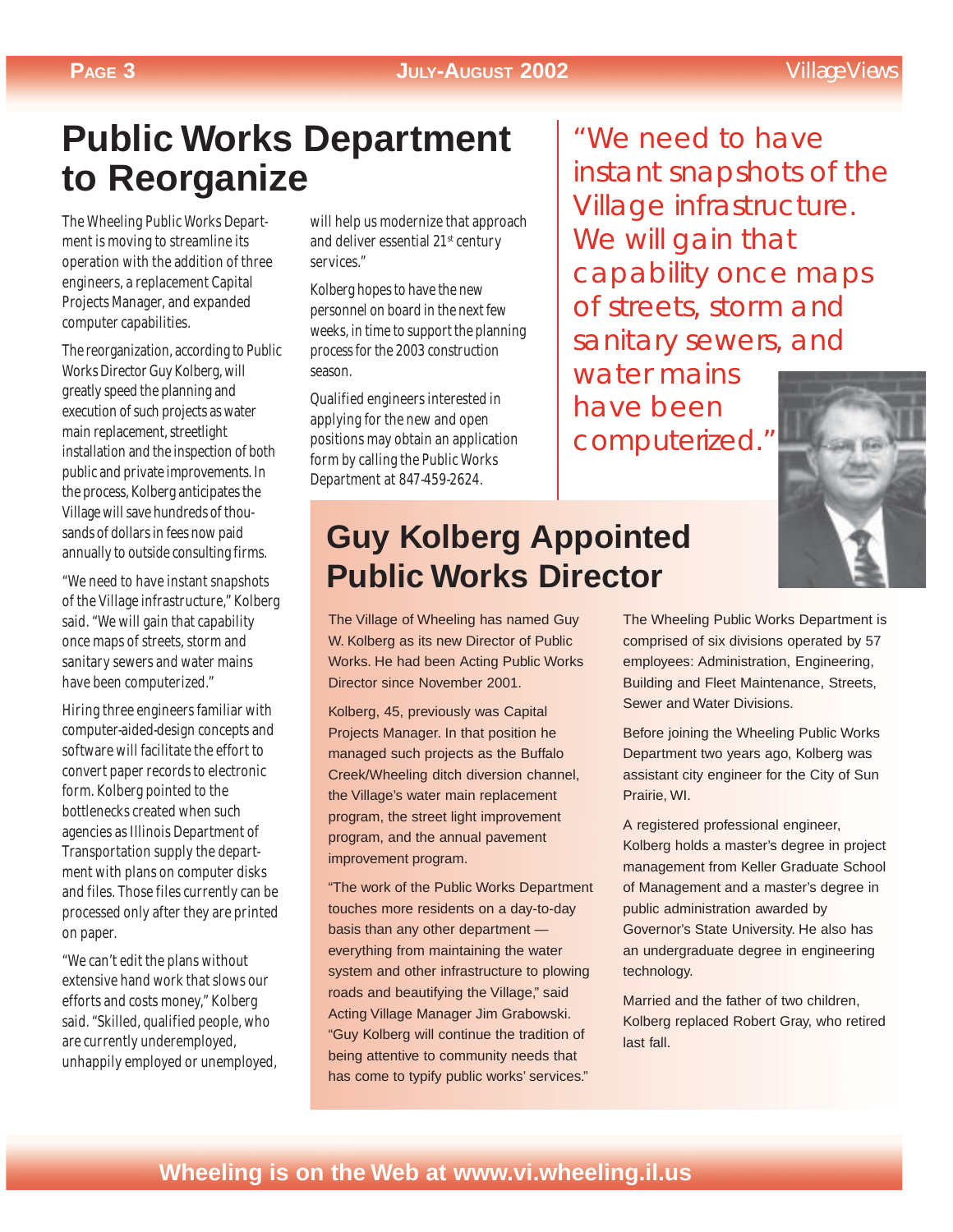# **Hospitals, Firefighters, Police, Join in METRA Drill**

Personnel from 30 fire departments, 20 police departments, nine hospitals, and representatives of the Federal Railroad Administration and the National Transportation Safety Board converged on a Wheeling railroad spur for a major simulated train disaster.

 The six-car METRA train, according to the scenario, had collided with a vehicle. The train was filled with 165 volunteers playing both unhurt passengers and "victims" with various injuries.

Paramedics and police extracted the victims, segregated the worst hurt according to their injuries, and

transported them to nearby hospitals.

It was a test of readiness for those communities served by railroad lines.









# **Wireless 9-1-1 Calls Mushroom**

Calls are coming in faster, emergency crews are being dispatched sooner, and Wheeling's emergency response system has moved up a notch. That's the effect since Wireless 9- 1-1 went into operation in Wheeling last December at the Fire Department's new dispatch center, which is a joint venture with the Glenview Fire Department.

"More than two out of three people own wireless

telephones," said Fire Chief Keith MacIsaac. "Before, people had to search for a pay telephone and find the change to operate it. Obviously, that took time. Now we learn about emergencies sooner than we once might have. It saves vital seconds on a call."

In the last four months, emergency dispatchers have fielded 6,357 9-1-1 calls, of which 4,698 were from wireless sources. From its inception, Wireless 9-1-1 surged to around 74 percent of total 9-1-1 emergency calls. That figure jumped to 78 percent in April. Due to the proliferation of wireless telephones, dispatchers have received an average of more than two calls for each incident.

These life-saving advances are only a glimpse of what lies ahead in emergency response. By the end of 2002, dispatchers will be able to pinpoint an emergency location as close as 1,000 feet. Within 3-5 years, MacIsaac estimated, response teams will locate emergencies within 30 feet or less from a caller's position, thanks to global positioning satellites.

"These future improvements will be a big step forward. They will eliminate the guesswork based on incomplete information from callers who may be under emotional stress. When people tell us they're near a power tower, for example, we'll know exactly where to find and help them," MacIsaac concluded.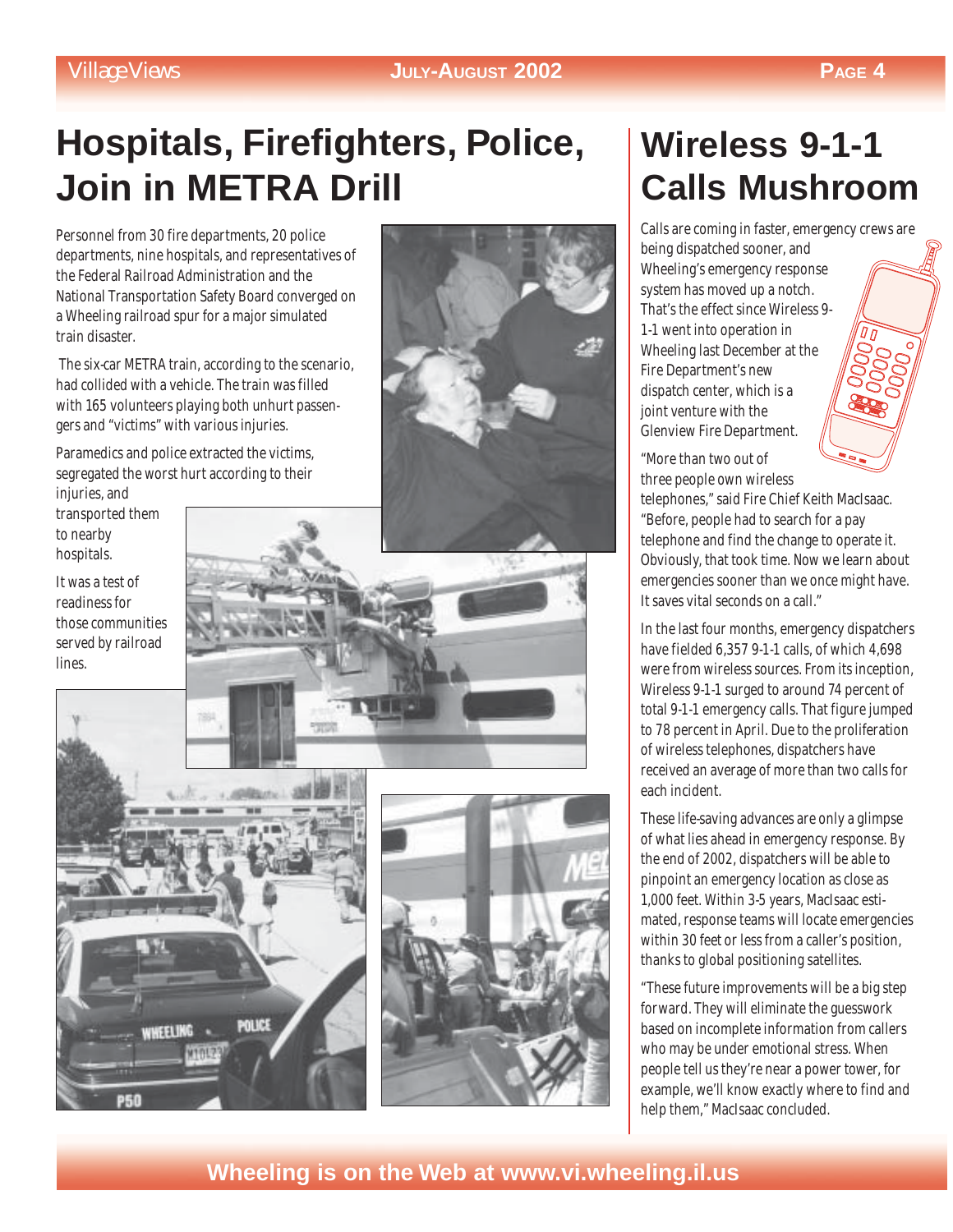## **Welcome New Businesses**

**ADR Technologies Inc.**— Keith P. Lee Vice President, 559 N. Wolf Rd., 847- 850-5875, sales office for manufacturing & distribution

**Best Discount Cigarette** — Mohammad Begawala, 3 N. Elmhurst Rd., 847-279-8070, discount cigarettes, etc.

**Interline Brands Inc/DBA Barnett** — Mike Grege, CEO, 225 Larkin Dr. #8, 847-537—9740, wholesale plumbing & electrical trade

**Jim s Auto Service Inc.** — James Lechowicz, 1210 Elmhurst Rd., 847- 459-5880, auto mechanical work

**Mex Car Sales, Inc.** — Alexander Treymker, 649 S. Milwaukee Ave., 847- 808-8008, car sales

**Palwaukee Printing Co.** — Joe Ropski, President,1684 S. Wolf Rd., 847-459-0240, printing

**Service Master DAK** — Dean A. Knox, President, 574 S. Wheeling Rd., 847-459-3900, residential/commercial cleaning

 "More than two out of three people own wireless telephones. Now we learn about emergencies sooner than we once might have."

# **Friendship Park Emerges at Wheeling's 'Gateway Intersection'**

A new Village park is rising from the site once occupied by a gasoline station at the northeast corner of Milwaukee Ave. and Dundee Rd.

Friendship Park will feature a multi-level waterfall, a gazebo, pedestrian walkways and benches for rest and relaxation. The gazebo is seen as a Village centerpiece for public activities that also may

be used as a photogenic setting for private functions.

 The waterfall will be illuminated by underwater lights three seasons of the year. Additionally, the park will be equipped with electrical outlets to power decorative lights during the holiday season.



Michael Buettner finishes a t-shirt bearing an image of the Senior Center. Buettner's company, Wyndstone, of Wheeling, donated all profits to Center activities.



The park's flagstone theme will be echoed in a smaller installation across the street on the northwest corner. Benches in that facility will be built into the stone backdrop.

It is expected that construction on the two projects will be completed by mid-summer.

## **Fun Faire, Auction Benefit Fun Faire, Auction Benefit Pavilion Senior Center Pavilion Senior Center**

Going Twice! Ray Lipovitch calls for bids as Nancy Janssen, Director of Senior Citizens Services, displays the merchandise during a live auction at the Pavilion Senior Center's annual Fun Faire.

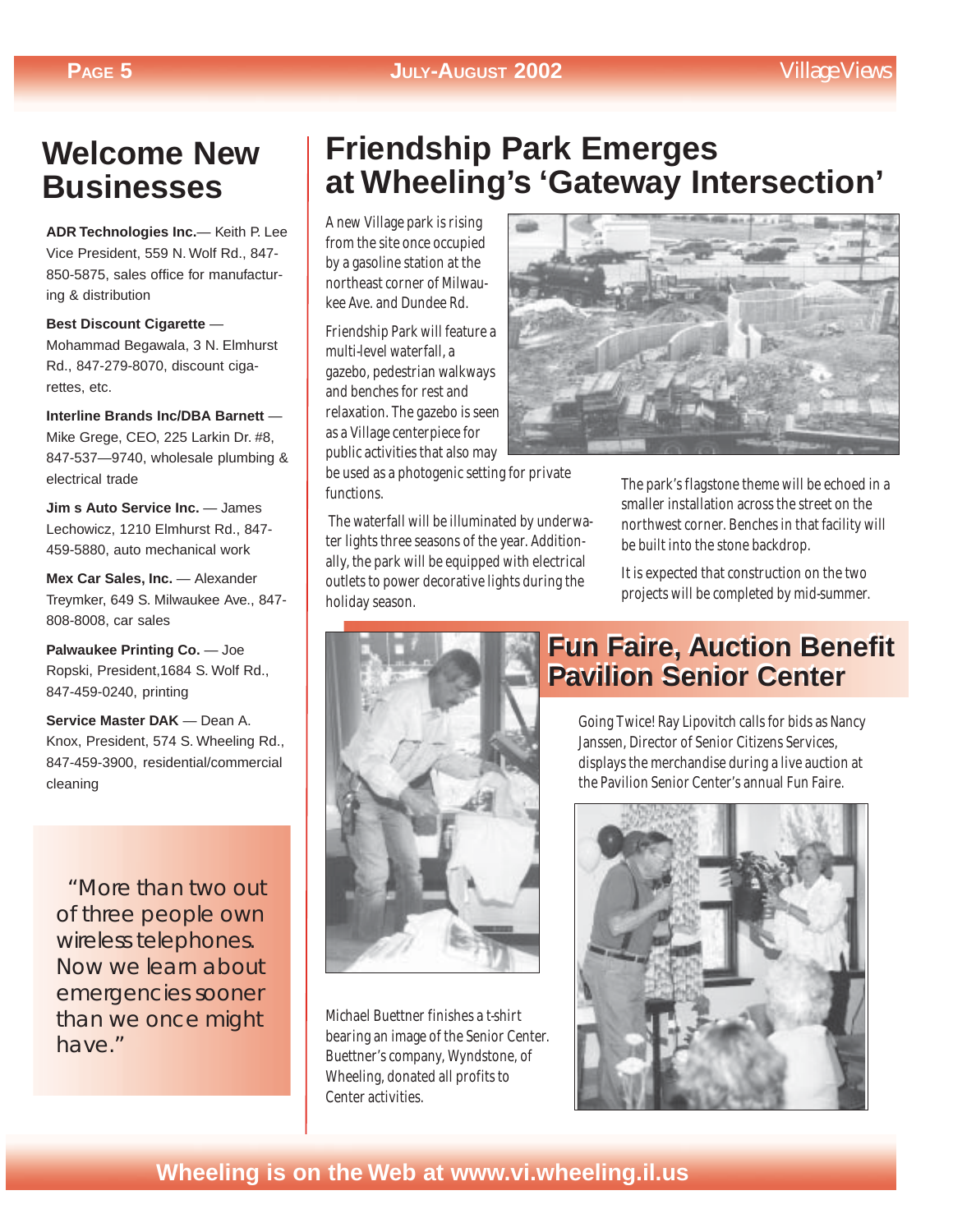

## **May 18 a Busy Day Around Town**

Members of the Wheeling Garden Club (above, from left) Linda Possekel and Linda Reading, sold flowers in front of

Village Hall while Officer John Teevans (at right) was in the back conducting the annual auction of surplus and unclaimed property.

On the east side of town, Kathy and Cheryl Brady (from left) join Barb Weder to plant seasonal flowers at one of the Village's welcoming signs.





# Briefs and Announcements

### **Golden Seniors Sought for August Celebration**

The Pavilion Senior Center is looking for local residents who have achieved

either, or both, of two milestones: those who have reached their 90th birthdays and ...those who have been married for 50 years or longer.

 Seniors who have achieved these milestones will be honored at a

> Golden Anniversary/Golden Birthday luncheon on August 15 from noon to 2 p.m.

There is no charge for celebrants attending, although there will be a small cost for food and entertainment to any attending families. Only those who live in Wheeling or are members of the Senior Center are eligible.

For more information about the Golden Anniversary/ Golden Birthday luncheon or

to nominate celebrants age 90 or older and couples married 50 years or more , call the Senior Center at

847-459-2670.

### **Secretary of State to Train Seniors**

Senior Wheeling residents will be able to prepare for their driver's license examination on August 21, when representatives from the

Illinois Secretary of State conduct a two-hour workshop. The training session will cover rules of the road for those seniors getting ready to take a written driver's test.

For more information about the Golden Anniversary/Golden Birthday luncheon or to nominate celebrants age 90 or older and couples married 50 years or more , call the Senior Center at **847-459-2670**.

> The workshop also will include vision testing. Individuals who no longer drive will be able to apply for a state identification card as part of the Mobile Photo ID program.

The program will be held from 12:30- 2:30 p.m. at the Pavilion Senior Center, 199 N. First St. For information call 847-459-2670.

### **Wheeling a Tree City Again**

Wheeling has been named a Tree City USA for the 13<sup>th</sup> year. The National Arbor Day Foundation continued its recognition for the Village's tree-care ordinance, its tree program within the Public Works Department, its forestry program, and the annual observance of Arbor Day.

### **Blood Drive Set**

The Village's quarterly blood drive has been scheduled for July 10 from 2:30 to 7 p.m. at the Main Fire Station, 255 W. Dundee Rd.

Appointments are recommended, to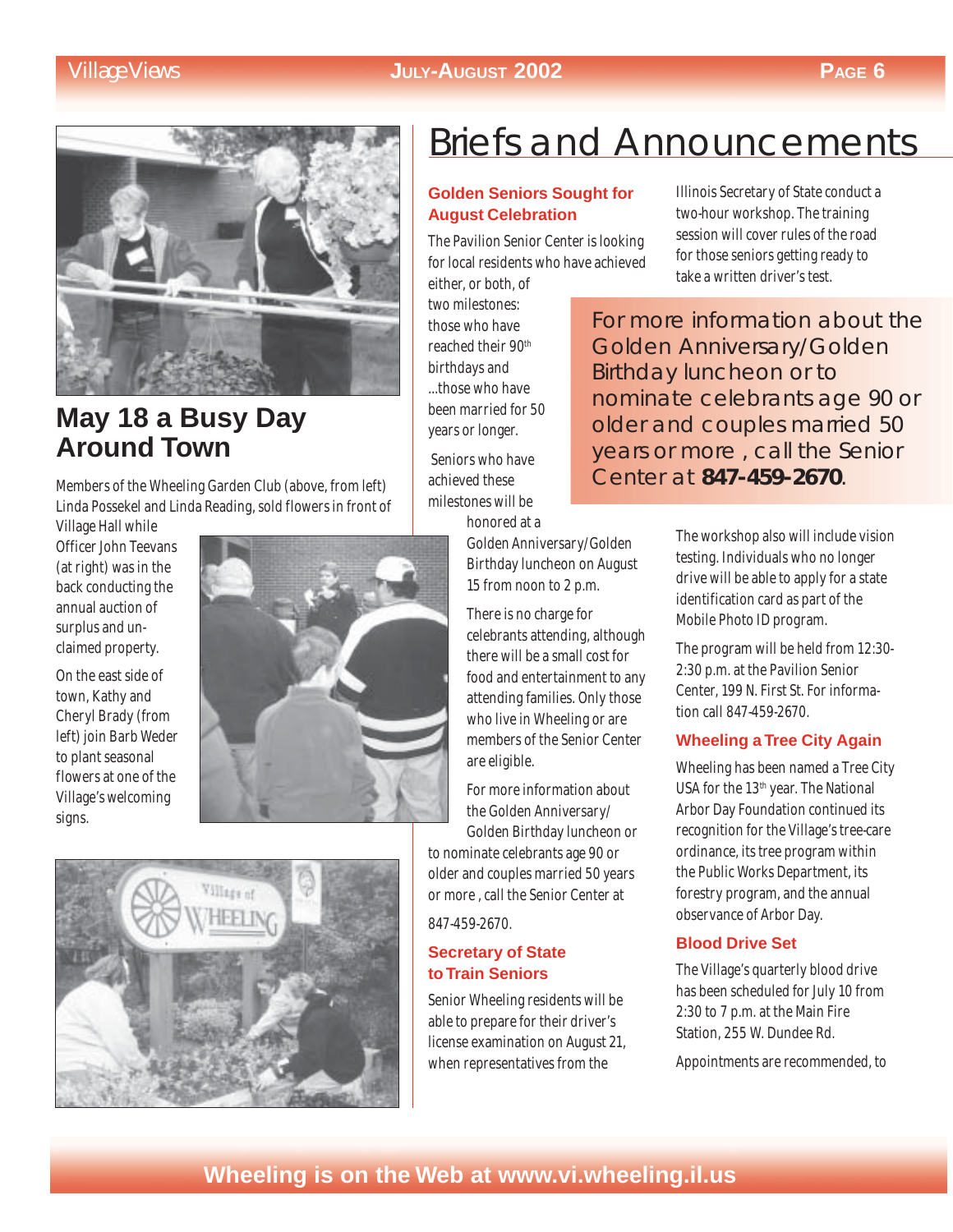ensure that the American Red Cross can properly staff the event. However, walkins are welcome.

For appointments and information call Village Health Officer Mike Boyle at 847-459-2621.

### **Water Restrictions Remain in Effect**

Outdoor watering is prohibited in the Village between May 15 and September 30 between 10 a.m. and 6 p.m. The ban applies to such unnecessary uses as car washing and lawn watering.

### **Village Board Televised**

All meetings of the Board of Trustees

are carried live on Cable Channel 17, beginning at 7:30 p.m. the first four Mondays of each month.

The meetings are rebroadcast on Tuesday and Thursday, also at 7:30 p.m.

## **Schedule of Regular Meetings**

### 1234567890123456789012345678901212345678901234567890123456789012123456789012345678901234567890121234567890123456 1234567890123456789012345678901212345678901234567890123456789012123456789012345678901234567890121234567890123456 1234567890123456789012345678901212345678901234567890123456789012123456789012345678901234567890121234567890123456 SPEAK OUT 1*23456789012345688012345678012345678012345678012345678901234567890123456789012345678901234567890123456789012345678* 1234567890123456789012345678901212345678901234567890123456789012123456789012345678901234567890121234567890123456 1234567890123456789012345678901212345678901234567890123456789012123456789012345678901234567890121234567890123456 1 6 **SPEAK OUT**

1234567890123456789012345678901212345678901234567890123456789012123456789012345678901234567890121234567890123456 1234567890123456789012345678901212345678901234567890123456789012123456789012345678901234567890121234567890123456

Communicate with Wheeling elected officials and administrators. Your advice, suggestions, questions 1234567890123456789012345678901212345678901234567890123456789012123456789012345678901234567890121234567890123456 and opinions are appreciated and will receive response. Please complete this form, detach and return to: Village Manager, Village of Wheeling, 255 W. Dundee Road, Wheeling, IL 60090. 1234567890123456789012345678901212345678901234567890123456789012123456789012345678901234567890121234567890123456

1234567890123456789012345678901212345678901234567890123456789012123456789012345678901234567890121234567890123456 1234567890123456789012345678901212345678901234567890123456789012123456789012345678901234567890121234567890123456

| <b>Name</b> | Phone |
|-------------|-------|
| Address     |       |
|             |       |
|             |       |
|             |       |
|             |       |
|             |       |
|             |       |

1234567890123456789012345678901212345678901234567890123456789012123456789012345678901234567890121234567890123456

## **Community Calendar: Community Calendar:**

**July**

**4 - Taste of Wheeling**, playing field next to Village Hall, Noon-11 p.m.

**4 - Independence Day parade**, Dundee Rd. from Wheeling Rd. to Wolf Rd., then south to Heritage Park 6 p.m.; **Fireworks**, Heritage Park, dusk; **- Garbage collection delayed** one day until July 5.

**10 - Blood Drive**, Main Fire Station, 255 W. Dundee Rd. Sponsored by the Board of Health

### **August**

**15 - Golden Anniversary/ Golden Birthday luncheon**, Pavilion Senior Center, 199 N. First St., noon-2 p.m.

**21 - Driver's license preparation and Mobile Photo ID event**, Pavilion Senior Center, 12:30-2:30 p.m.

**24 - Palwaukee Airport Open House**, 10 a.m. until 2 p.m. For information, call the airport at 847-537-2580.

# *Attend Public Meetings*

*Residents are invited to attend public meetings of Village boards and commissions. Most meet in the Village Hall Councilroom, unless otherwise noted below.*

**Village Board** — Every Monday, 7:30 p.m.

**Plan Commission** — 2nd and 4th Thursdays of the month, 7 p.m.

**Board of Health** - 4th Tuesday, every other month, 7 p.m.

**Human Rights Commission** — 3rd Tuesday of the month, 7:15 p.m., south half of Village Hall lunchroom.

Senior Citizens Commission - 3rd Monday of the month, 10 a.m., Village Hall, south half of lunchroom.

**Fire and Police Commission** — 3rd Tuesday of the month, 7 p.m., Fire Department training room.

**Palwaukee Airport Commission** — 3rd Wednesday each month, Committee of the Whole, 7 p.m., regular meeting, 8 p.m., Airport offices, 1020 South Plant Rd.

**Economic Development Commission** - 1st Tuesday each month, 8 a.m. , south half of Village Hall lunchroom.

**Board of Ethics** — 3rd Thursday of January, April, July and October, 7 p.m., south half of Village Hall lunchroom.

**Special Events Committee** — 2nd Wednesday each month, 7:30 p.m., south half of Village Hall lunchroom.

## **Wheeling is on the Web at www.vi.wheeling.il.us Wheeling is on the Web at www.vi.wheeling.il.us**